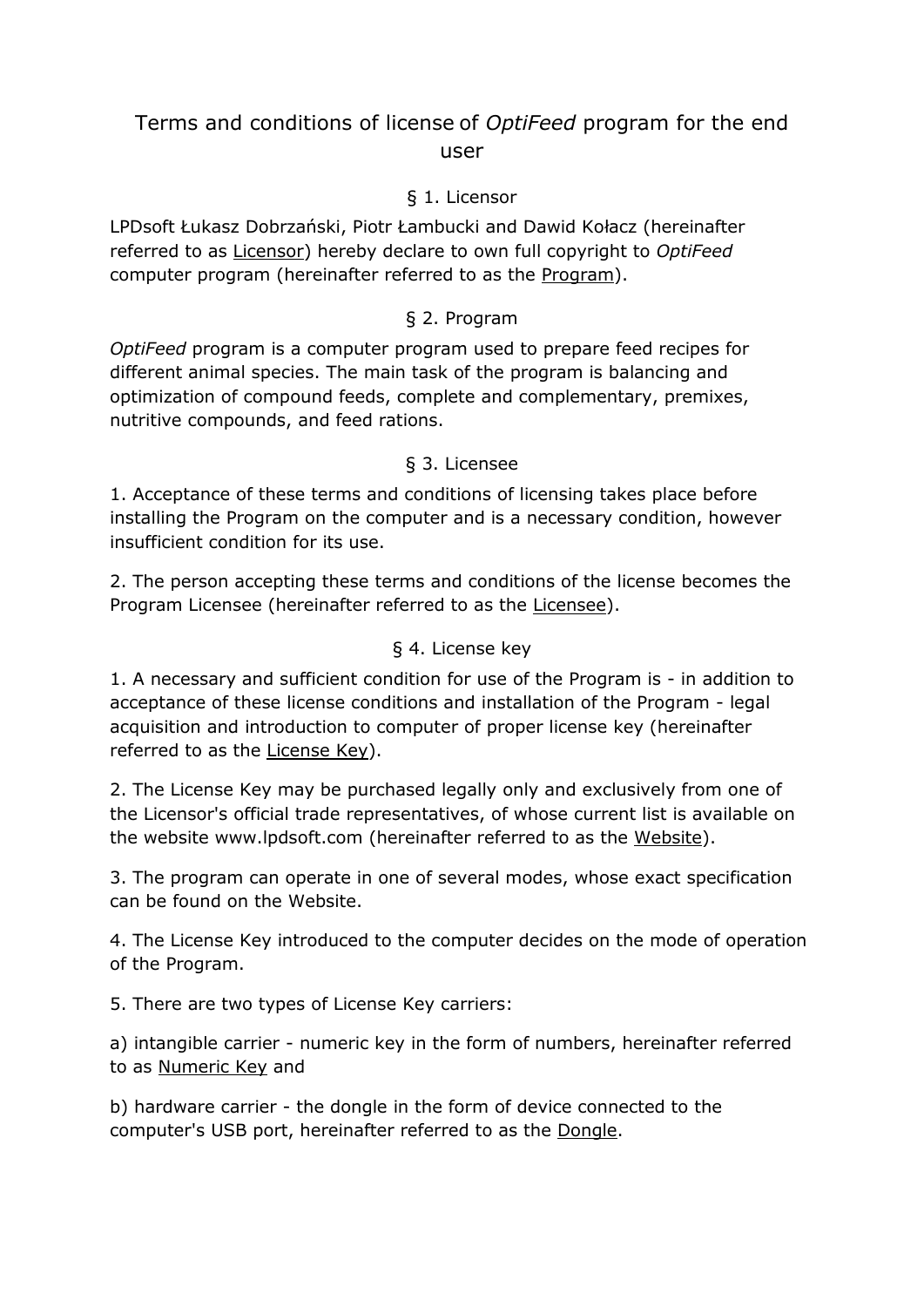6. Numeric Key is generated, among others, on the basis of registration number for installation of Microsoft Windows operating system on which the Program is installed. Hence the Numeric Key entitles one to use the Program on one and only one computer.

7. Unlike the Numeric Key, the Dongle is not assigned to any particular operating system. Thus, the Dongle entitles one to use the Program on multiple computers, however can be run on one computer at a time.

8. Numeric Key is entered in the Program License window (accessed from the Help menu), and the Dongle is placed in the USB port of the computer.

9. License Key must be entered into the computer throughout the time of use of the Program.

### § 5. Dongle

1. The Licensee is obliged to protect the Program and the Dongle against use by third parties as well as against loss or physical damage.

2. Loss of the Dongle is tantamount to loss of license. In case of lose of Dongle, the Licensee may purchase a new Dongle at a price in accordance with the current pricelist of Program License. It should here be highlighted that it is the price of a new license, not the license carrier itself (i.e. Dongle).

3. In the case of physical damage to the Dongle, the Licensee may purchase a new Dongle at a price in accordance with current pricelist of replacing damaged Program dongles, provided that the damaged dongle is returned to the Licensor. It should here be highlighted that it is the price of the license carrier itself (i.e. Dongle), and not of a new license.

4. Licensor provides the Licensee with a two-year warranty on the Dongle. In the case of cessation of operation of the Dongle within a year from the date of its purchase, the Licensor shall replace it free of charge with a new Dongle, provided that the faulty Dongle, bearing no signs of physical damage, is returned to the Licensor.

#### § 6. Scope of license

1. The Licensor grants the Licensee a non-exclusive license for the Program, territorially unlimited for an indefinite period to use. The license granted to Licensee is inalienable and non-transferable. The Licensee may not grant sublicenses.

2. Licensee is not entitled to sell, lease, rent or otherwise transfer the rights to use the Program to any third party without prior written permission of the Licensor.

3. The licensee is obliged not to carry out: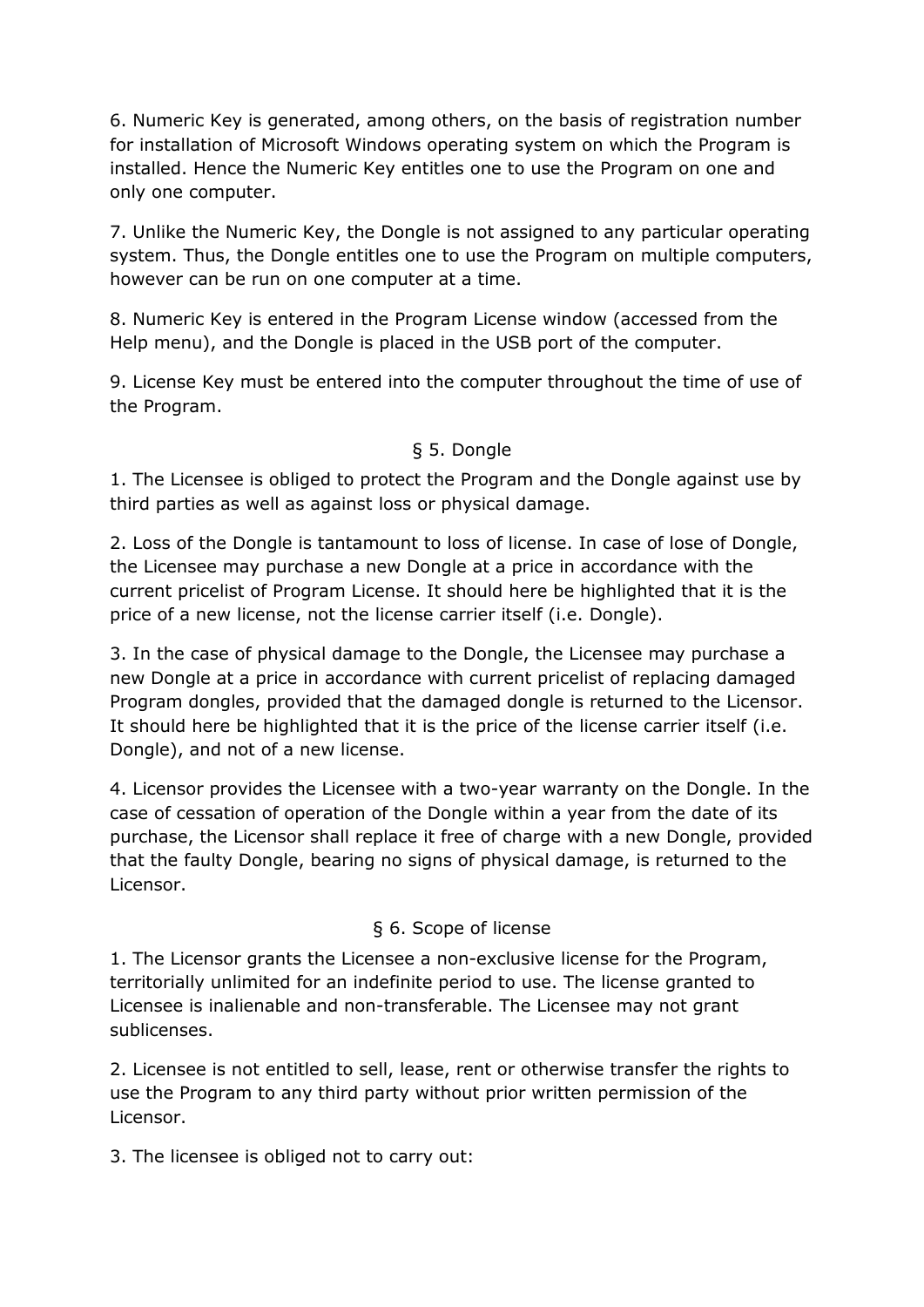a) permanent or temporary reproduction of the Program - either in whole or in part, by any means and in any form,

b) reproduction of the License Key,

c) translation, correction, adaptation, change of layout or any other changes in the merged version of the Program or part thereof, in particular modification of the Program with the aim of using the Program without having legally acquired License Key,

d) adaptation of the Program or its parts to work with another type of computer than indicated in the Instruction Manual,

e) reproduction of the Program's technical documentation

f) decompilation of the Program,

g) debugging of the Program or attempts to derive the source code or any part thereof.

# § 7. Warranty

1. The Licensor guarantees that the Program will largely run in accordance with the user instruction manual included with the Program, available as a help file, accessed from Program main menu (hereinafter referred to as Instruction Manual).

2. The Licensor does not guarantee that the program will satisfy all requirements and meet the objectives as well as the expectations of the Licensee, that it can be install and run properly on any computer that meets the basic hardware requirements (as defined in the Instruction Manual), that its operation will be completely error-free, and that it will be compatible with other programs selected by the Licensee.

3. The Licensor will undertake all efforts to look into any reservations raised by the Licensee concerning the Program when they are factual errors and shall, free of charge, avail the Licensee fixes in form of Program updates for at least one year from the date of purchase payable License Key.

# § 8. Responsibility

1. The responsibility for proper selection and consequences stemming from the use of the Program as well as intended or obtained results shall be borne by Licensee.

2. The Program contain a database of nutrients, ingredients, and nutritional recommendations. It is purely illustrative. The Licensor shall not be responsible for the consequences of its use.